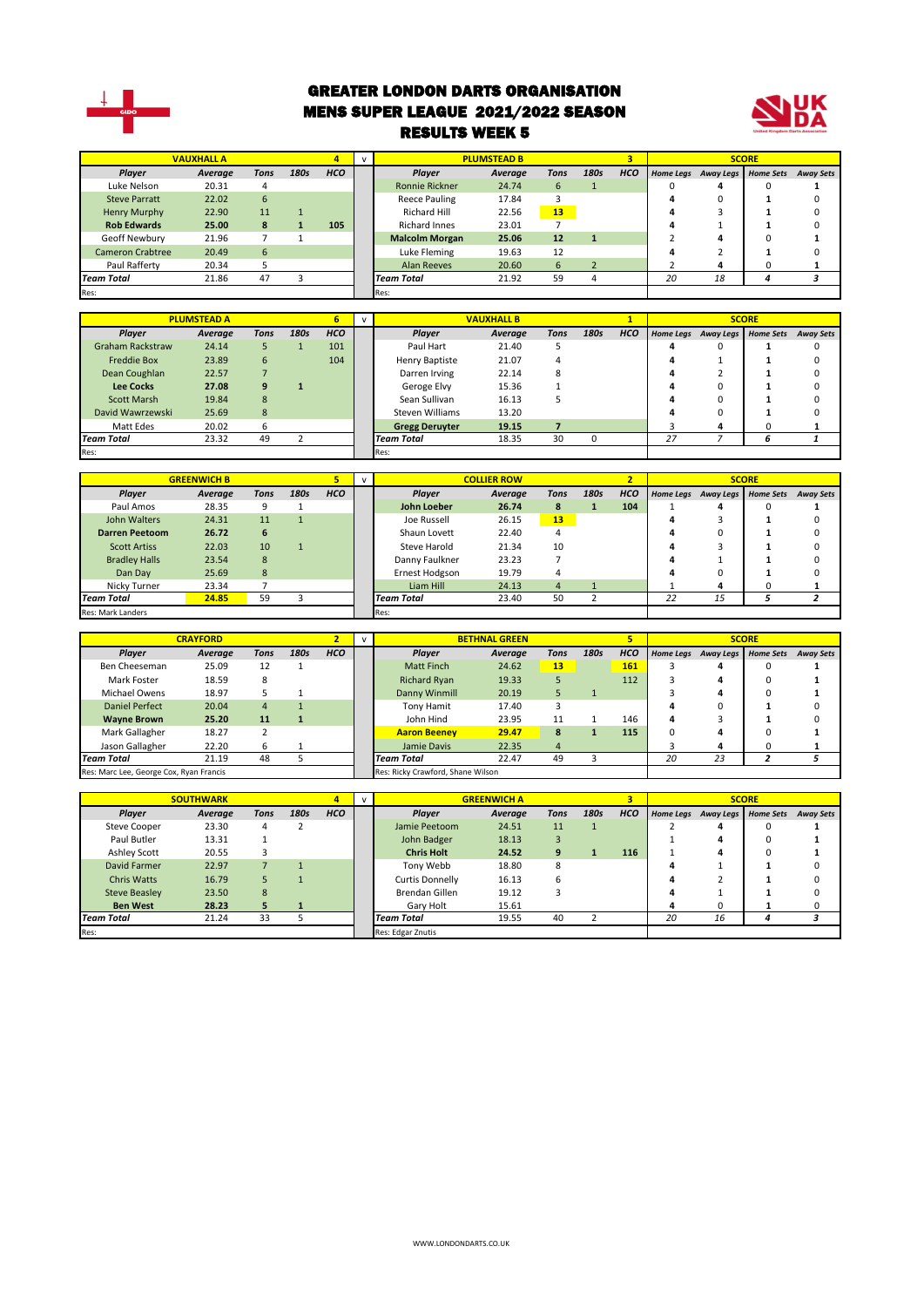



| <b>Position</b> | <b>Team</b>          | <b>Games</b><br><b>Played</b> | <b>Games</b><br><b>Won</b> | <b>Games</b><br>Lost | <b>Legs For</b> | <b>Legs</b><br><b>Against</b> | <b>Leg</b><br><b>Difference</b> | <b>Sets For</b> | <b>Sets</b><br><b>Against</b> | <b>Set</b><br><b>Difference</b> | <b>Tons</b> | <b>180s</b> | <b>Team</b><br><b>Average</b> | <b>Points</b>  |
|-----------------|----------------------|-------------------------------|----------------------------|----------------------|-----------------|-------------------------------|---------------------------------|-----------------|-------------------------------|---------------------------------|-------------|-------------|-------------------------------|----------------|
|                 | PLUMSTEAD A          |                               | 5                          | 0                    | 124             | 53                            | 71                              | 28              |                               | 21                              | 275         | 18          | 24.86                         | 28             |
|                 | <b>GREENWICH B</b>   |                               | 4                          |                      | 119             | 62                            | 57                              | 27              | 8                             | 19                              | 290         | 17          | 24.63                         | 27             |
| 3               | <b>CRAYFORD</b>      |                               | 4                          |                      | 115             | 80                            | 35                              | 22              | 13                            | 9                               | 269         | 9           | 22.19                         | 22             |
| 4               | <b>BETHNAL GREEN</b> |                               | 3                          |                      | 85              | 69                            | 16                              | 19              | q                             | 10                              | 192         |             | 22.69                         | 19             |
| 5               | <b>VAUXHALL A</b>    |                               | $\overline{2}$             | 3                    | 100             | 98                            | $\overline{2}$                  | 17              | 18                            | $-1$                            | 258         | 8           | 22.41                         | 17             |
| ь               | <b>GREENWICH A</b>   |                               | h                          |                      | 93              | 100                           | $-7$                            | 15              | 20                            | -5                              | 235         | ∍           | 20.56                         | 15             |
|                 | <b>COLLIER ROW</b>   |                               | $\overline{2}$             |                      | 70              | 82                            | $-12$                           | 13              | 15                            | $-2$                            | 194         | 5           | 21.88                         | 13             |
| 8               | LEWISHAM             |                               | $\mathbf{\hat{}}$          |                      | 70              | 86                            | $-16$                           | 12              | 16                            | -4                              | 217         | 8           | 22.73                         | 12             |
| 9               | <b>PLUMSTEAD B</b>   |                               | $\mathbf{0}$               |                      | 79              | 115                           | $-36$                           | 10              | 25                            | $-15$                           | 257         | 17          | 21.92                         | 10             |
| 10              | <b>SOUTHWARK</b>     |                               |                            |                      | 53              | 93                            | $-40$                           | 8               | 20                            | $-12$                           | 154         | 13          | 21.96                         | 8              |
| 11              | <b>VAUXHALL B</b>    |                               | $\mathbf 0$                | 4                    | 36              | 106                           | $-70$                           | 4               | 24                            | $-20$                           | 111         | 5           | 18.24                         | $\overline{a}$ |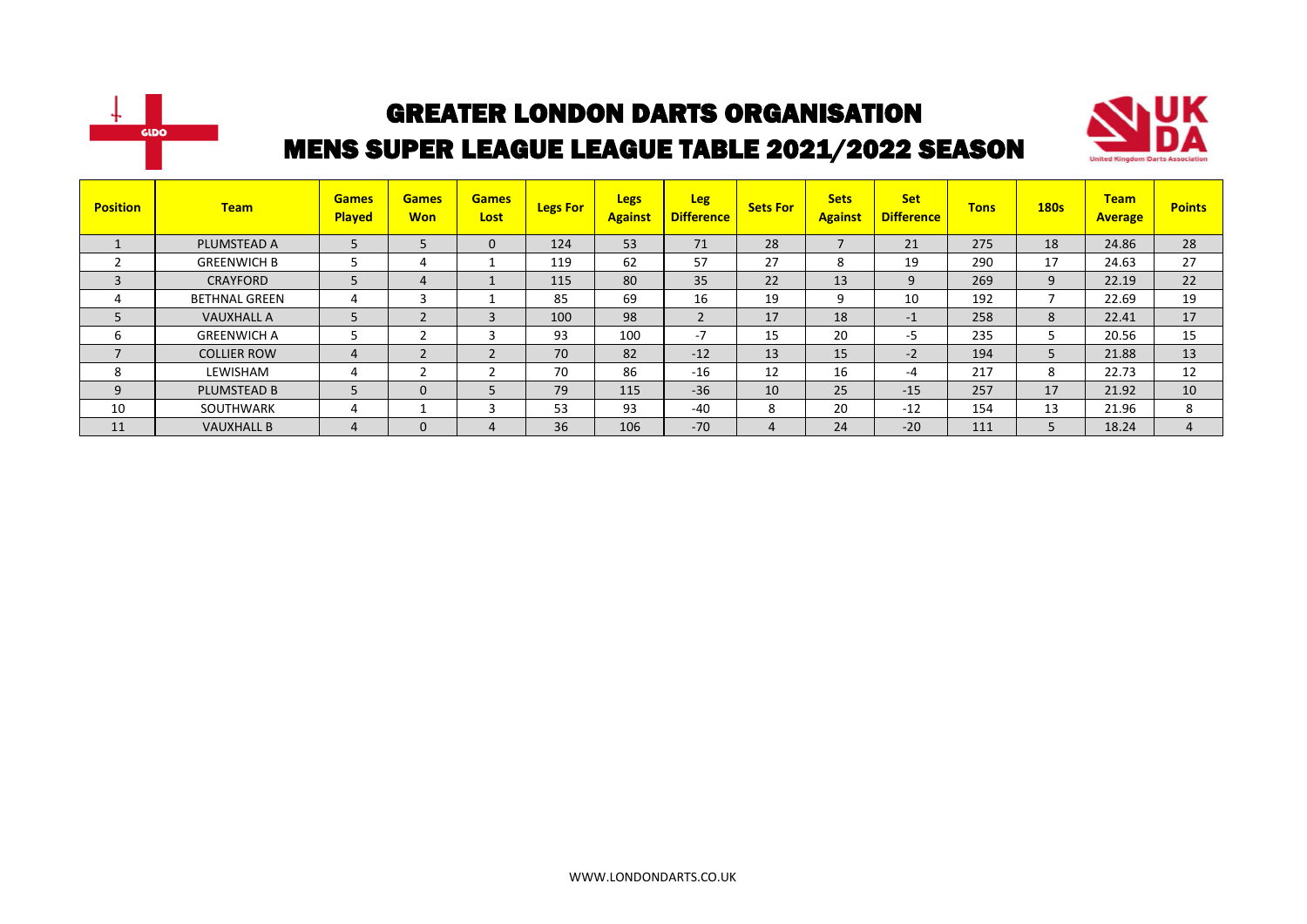



| <b>Position</b> | Player                  | <b>Superleague Team</b> | <b>National</b><br><b>League Team</b> | <b>Attended</b> | <b>Games</b><br><b>Played</b> | <b>Games</b><br><b>Won</b> | <b>Games</b><br>Lost | Legs<br><b>For</b> | <b>Legs</b><br><b>Against</b> | <b>Leg</b><br><b>Diff</b> | <b>Tons</b> | <b>180s</b>    | <b>High</b><br><b>Checkout</b> | <b>Average</b> | <b>Dyanmic</b><br><b>Average</b> |
|-----------------|-------------------------|-------------------------|---------------------------------------|-----------------|-------------------------------|----------------------------|----------------------|--------------------|-------------------------------|---------------------------|-------------|----------------|--------------------------------|----------------|----------------------------------|
| $\mathbf{1}$    | Darren Peetoom          | Greenwich B             | <b>ESSEX</b>                          | 5               | 5                             | 5                          | $\mathbf{0}$         | 20                 | $\mathbf{1}$                  | 19                        | 37          | $\overline{2}$ | 120                            | 27.51          | 32.51                            |
| $\overline{2}$  | David Wawrzewski        | Plumstead A             | <b>LONDON</b>                         | 5               | 5                             | 5                          | $\mathbf{0}$         | 20                 | $\Omega$                      | 20                        | 41          | 3              | 100                            | 27.31          | 32.31                            |
| 3               | Aaron Beeney            | Bethnal Green           | <b>NO</b>                             | $\overline{4}$  | $\overline{4}$                | $\overline{4}$             | $\mathbf{0}$         | 16                 | $\mathbf{0}$                  | 16                        | 35          | $\mathbf{1}$   | 115                            | 27.70          | 31.70                            |
| 4               | <b>Scott Marsh</b>      | Plumstead A             | LONDON                                | 5               | 5                             | 5                          | $\mathbf 0$          | 20                 | 3                             | 17                        | 44          | $\mathbf{1}$   | 142                            | 26.48          | 31.48                            |
| 5               | <b>Graham Rackstraw</b> | Plumstead A             | <b>LONDON</b>                         | 5               | 5                             | 5                          | $\Omega$             | 20                 | $\overline{3}$                | 17                        | 43          | $\overline{2}$ | 114                            | 24.93          | 29.93                            |
| 6               | Dan Day                 | Greenwich B             | <b>LONDON</b>                         | 3               | $\overline{3}$                | 3                          | $\mathbf{0}$         | 12                 | 4                             | 8                         | 33          | $\mathbf{1}$   | $\Omega$                       | 26.58          | 29.58                            |
| $\overline{7}$  | Lee Cocks               | Plumstead A             | <b>LONDON</b>                         | $\overline{4}$  | $\overline{4}$                | $\overline{4}$             | $\Omega$             | 16                 | $\mathbf{1}$                  | 15                        | 28          | $\overline{3}$ | $\Omega$                       | 25.42          | 29.42                            |
| 8               | <b>Bradley Halls</b>    | Greenwich B             | <b>ESSEX</b>                          | 5               | 5                             | 4                          | 1                    | 18                 | 9                             | 9                         | 45          | 4              | 161                            | 25.02          | 29.02                            |
| 9               | John Loeber             | <b>Collier Row</b>      | <b>YES</b>                            | 3               | $\overline{3}$                | 3                          | $\mathbf{0}$         | 12                 | $\mathbf{1}$                  | 11                        | 23          | $\overline{2}$ | 110                            | 25.84          | 28.84                            |
| 10              | <b>Ben West</b>         | Southwark               | <b>LONDON</b>                         | 4               | $\overline{4}$                | $\overline{2}$             | $\overline{2}$       | 10                 | 11                            | $-1$                      | 39          | $\mathbf{1}$   | 108                            | 26.78          | 28.78                            |
| 11              | Jamie Peetoom           | Greenwich A             | <b>ESSEX</b>                          | 5               | 5                             | $\overline{4}$             | $\mathbf{1}$         | 19                 | 8                             | 11                        | 52          | $\overline{2}$ | 120                            | 24.49          | 28.49                            |
| 12              | Paul Amos               | Greenwich B             | <b>NO</b>                             | 4               | $\overline{4}$                | 3                          | $\mathbf{1}$         | 13                 | 4                             | 9                         | 26          | $\overline{3}$ | $\Omega$                       | 25.48          | 28.48                            |
| 13              | Henry Murphy            | Vauxhall A              | <b>YES</b>                            | 5               | 5                             | $\overline{4}$             | $\mathbf{1}$         | 17                 | 8                             | 9                         | 42          | $\overline{2}$ | 130                            | 24.18          | 28.18                            |
| 14              | Matt Wood               | Crayford                | <b>LONDON</b>                         | 4               | $\overline{4}$                | 3                          | $\mathbf{1}$         | 13                 | 6                             | $\overline{7}$            | 37          | $\mathbf{0}$   | $\Omega$                       | 25.06          | 28.06                            |
| 15              | Liam Hill               | <b>Collier Row</b>      | <b>LONDON</b>                         | $\overline{a}$  | $\overline{4}$                | $\overline{4}$             | $\Omega$             | 16                 | 6                             | 10                        | 31          | $\overline{2}$ | $\Omega$                       | 23.97          | 27.97                            |
| 16              | <b>Cameron Crabtree</b> | Vauxhall A              | <b>YES</b>                            | 5               | 5                             | 5                          | $\Omega$             | 20                 | $\mathbf{q}$                  | 11                        | 37          | $\mathbf{1}$   | 124                            | 22.87          | 27.87                            |
| 17              | John Walters            | Greenwich B             | <b>LONDON</b>                         | 5               | 5                             | $\overline{4}$             | $\mathbf{1}$         | 18                 | 11                            | $\overline{7}$            | 43          | $\overline{2}$ | 106                            | 23.74          | 27.74                            |
| 18              | Jason Gallagher         | Crayford                | <b>LONDON</b>                         | 5               | 5                             | 4                          | $\mathbf{1}$         | 19                 | 6                             | 13                        | 35          | $\overline{2}$ | 110                            | 23.70          | 27.70                            |
| 19              | <b>Matt Winzar</b>      | Lewisham                | <b>LONDON</b>                         | $\overline{4}$  | $\overline{4}$                | $\overline{2}$             | $\overline{2}$       | 14                 | 11                            | $\overline{3}$            | 45          | $\overline{4}$ | $\Omega$                       | 25.43          | 27.43                            |
| 20              | <b>Scott Artiss</b>     | Greenwich B             | <b>LONDON</b>                         | 5               | 5                             | 4                          | $\mathbf{1}$         | 18                 | 12                            | 6                         | 43          | $\overline{3}$ | 170                            | 23.41          | 27.41                            |
| 21              | <b>Steve Parratt</b>    | Vauxhall A              | <b>YES</b>                            | 5               | 5                             | $\overline{4}$             | $\mathbf{1}$         | 17                 | 10                            | $\overline{7}$            | 40          | $\overline{2}$ | $\Omega$                       | 23.31          | 27.31                            |
| 22              | Gene Hill               | Lewisham                | <b>LONDON</b>                         | 4               | $\overline{4}$                | 3                          | $\mathbf{1}$         | 12                 | $\overline{7}$                | 5                         | 35          | $\mathbf 0$    | 100                            | 24.27          | 27.27                            |
| 23              | <b>Nick Cocks</b>       | Plumstead A             | <b>LONDON</b>                         | $\mathbf{1}$    | $\mathbf{1}$                  | $\mathbf{1}$               | $\mathbf{0}$         | $\overline{4}$     | 3                             | $\mathbf{1}$              | 14          | $\mathbf{1}$   | $\Omega$                       | 26.16          | 27.16                            |
| 24              | Chris Holt              | Greenwich A             | <b>LONDON</b>                         | 4               | $\overline{4}$                | 3                          | $\mathbf{1}$         | 14                 | 8                             | 6                         | 32          | $\mathbf{1}$   | 116                            | 23.91          | 26.91                            |
| 25              | <b>Freddie Box</b>      | Plumstead A             | <b>KENT</b>                           | 5               | 5                             | $\overline{3}$             | $\overline{2}$       | 15                 | 11                            | $\overline{4}$            | 39          | $\overline{2}$ | 120                            | 23.89          | 26.89                            |
| 26              | <b>Spencer Ellis</b>    | Lewisham                | <b>NO</b>                             | 4               | $\overline{4}$                | 3                          | $\mathbf{1}$         | 15                 | 10                            | 5                         | 39          | $\overline{2}$ | 114                            | 23.73          | 26.73                            |
| 27              | Marc Lee                | Crayford                | <b>NO</b>                             | 4               | $\overline{3}$                | 3                          | $\mathbf{0}$         | 12                 | 3                             | 9                         | 27          | $\mathbf{1}$   | 0                              | 23.67          | 26.67                            |
| 28              | Steve Ferguson          | Lewisham                | <b>LONDON</b>                         | 4               | $\overline{4}$                | 3                          | $\mathbf{1}$         | 14                 | 12                            | $\overline{2}$            | 39          | $\mathbf{1}$   | 138                            | 23.44          | 26.44                            |
| 29              | <b>Steve Beasley</b>    | Southwark               | <b>LONDON</b>                         | $\overline{4}$  | $\overline{4}$                | $\overline{2}$             | $\overline{2}$       | 12                 | 12                            | $\Omega$                  | 27          | 5              | $\Omega$                       | 24.36          | 26.36                            |
| 30              | John Hind               | <b>Bethnal Green</b>    | <b>LONDON</b>                         | 3               | $\overline{3}$                | $\overline{2}$             | $\mathbf{1}$         | 11                 | 8                             | 3                         | 29          | $\overline{2}$ | 146                            | 23.77          | 25.77                            |
| 31              | Ben Cheeseman           | Crayford                | <b>LONDON</b>                         | 5               | $\overline{4}$                | $\overline{2}$             | $\overline{2}$       | 13                 | 12                            | $\mathbf{1}$              | 37          | $\overline{2}$ | 110                            | 23.69          | 25.69                            |
| 32              | Malcolm Morgan          | Plumstead B             | <b>KENT</b>                           | 5               | 5                             | 3                          | $\overline{2}$       | 18                 | 15                            | 3                         | 50          | 3              | 113                            | 22.67          | 25.67                            |
| 33              | Alan Reeves             | Plumstead B             | <b>YES</b>                            | $\overline{4}$  | $\overline{4}$                | $\overline{2}$             | $\overline{2}$       | 12                 | 10                            | $\overline{2}$            | 25          | $\overline{7}$ | 102                            | 23.60          | 25.60                            |
| 34              | <b>Matt Edes</b>        | Plumstead A             | LONDON                                | 5               | 5                             | 3                          | $\overline{2}$       | 15                 | 15                            | $\Omega$                  | 33          | 3              | $\Omega$                       | 22.53          | 25.53                            |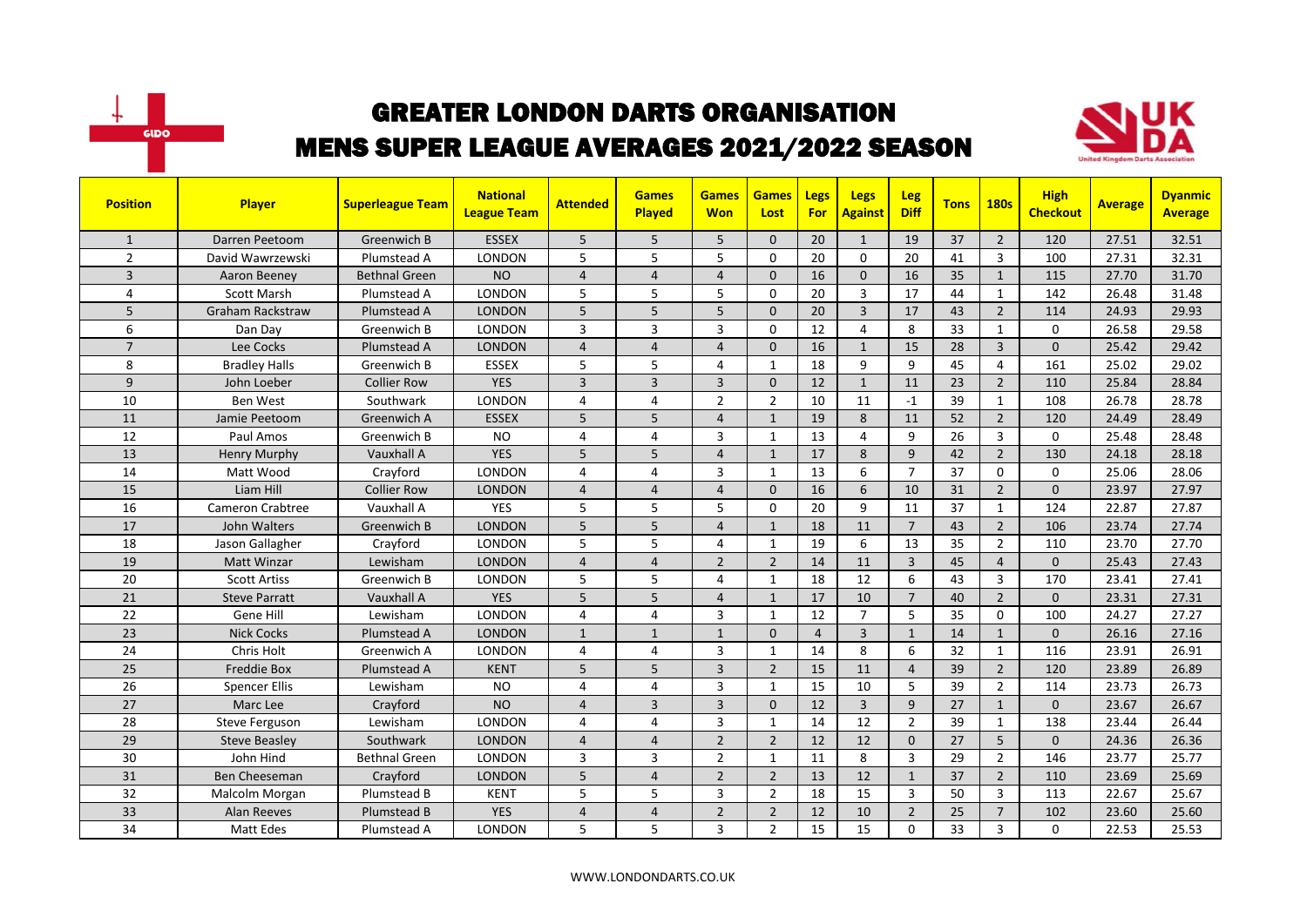



| <b>Position</b> | <b>Player</b>          | <b>Superleague Team</b> | <b>National</b><br><b>League Team</b> | <b>Attended</b> | <b>Games</b><br><b>Played</b> | <b>Games</b><br><b>Won</b> | <b>Games</b><br>Lost | Legs<br>For    | Legs<br><b>Against</b> | Leg<br><b>Diff</b> | <b>Tons</b>    | <b>180s</b>    | <b>High</b><br><b>Checkout</b> | <b>Average</b> | <b>Dyanmic</b><br><b>Average</b> |
|-----------------|------------------------|-------------------------|---------------------------------------|-----------------|-------------------------------|----------------------------|----------------------|----------------|------------------------|--------------------|----------------|----------------|--------------------------------|----------------|----------------------------------|
| 35              | Ronnie Rickner         | Plumstead B             | <b>YES</b>                            | 5               | 5                             | 3                          | $\overline{2}$       | 14             | 13                     | $\mathbf{1}$       | 30             | 6              | $\mathbf{0}$                   | 22.40          | 25.40                            |
| 36              | Dean Coughlan          | Plumstead A             | <b>LONDON</b>                         | 5               | 5                             | $\overline{2}$             | 3                    | 14             | 17                     | $-3$               | 33             | 3              | 120                            | 23.31          | 25.31                            |
| 37              | <b>Wayne Brown</b>     | Crayford                | <b>YES</b>                            | 5               | $\overline{3}$                | $\overline{2}$             | $\mathbf{1}$         | 11             | $\overline{7}$         | $\overline{4}$     | 22             | $\overline{2}$ | 146                            | 23.18          | 25.18                            |
| 38              | Nicky Turner           | Greenwich B             | LONDON                                | 5               | 5                             | 1                          | $\overline{4}$       | 8              | 16                     | -8                 | 37             | $\overline{2}$ | 118                            | 24.04          | 25.04                            |
| 39              | Joe Russell            | <b>Collier Row</b>      | <b>ESSEX</b>                          | $\overline{3}$  | $\overline{2}$                | $\mathbf{1}$               | $\mathbf{1}$         | $\overline{7}$ | $\overline{7}$         | $\Omega$           | 25             | $\Omega$       | $\Omega$                       | 24.01          | 25.01                            |
| 40              | <b>Steve Cooper</b>    | Southwark               | <b>NO</b>                             | 4               | $\overline{a}$                | 1                          | $\overline{3}$       | 10             | 13                     | $-3$               | 25             | $\overline{3}$ | $\Omega$                       | 23.97          | 24.97                            |
| 41              | Jamie Davis            | <b>Bethnal Green</b>    | <b>MIDDLESEX</b>                      | 4               | $\overline{3}$                | $\overline{3}$             | $\Omega$             | 12             | 5                      | $\overline{7}$     | 17             | $\Omega$       | $\Omega$                       | 21.96          | 24.96                            |
| 42              | <b>Richard Ryan</b>    | <b>Bethnal Green</b>    | <b>NO</b>                             | 3               | 3                             | 3                          | $\mathbf 0$          | 12             | 9                      | 3                  | 25             | $\mathbf 0$    | 112                            | 21.66          | 24.66                            |
| 43              | <b>Matt Finch</b>      | <b>Bethnal Green</b>    | <b>MIDDLESEX</b>                      | 4               | $\overline{a}$                | $\overline{2}$             | $\overline{2}$       | 11             | 12                     | $-1$               | 29             | $\mathbf{1}$   | 161                            | 22.57          | 24.57                            |
| 44              | Rob Edwards            | Vauxhall A              | <b>NO</b>                             | 5               | 5                             | $\overline{2}$             | 3                    | 14             | 15                     | $-1$               | 36             | $\mathbf{1}$   | 105                            | 22.40          | 24.40                            |
| 45              | <b>Daniel Perfect</b>  | Crayford                | <b>YES</b>                            | 5               | $\overline{a}$                | $\overline{4}$             | $\Omega$             | 16             | $\overline{7}$         | 9                  | 26             | $\mathbf{1}$   | $\Omega$                       | 20.15          | 24.15                            |
| 46              | <b>Consilio Misfud</b> | <b>Bethnal Green</b>    | <b>YES</b>                            | 3               | $\overline{3}$                | $\overline{2}$             | $\mathbf{1}$         | 9              | $\overline{7}$         | $\overline{2}$     | 16             | $\Omega$       | $\Omega$                       | 22.03          | 24.03                            |
| 47              | Raj Gujjalu            | Lewisham                | <b>NO</b>                             | $\overline{4}$  | $\overline{4}$                | $\mathbf{1}$               | 3                    | 10             | 14                     | $-4$               | 32             | $\mathbf{0}$   | $\mathbf{0}$                   | 22.86          | 23.86                            |
| 48              | Tony Webb              | Greenwich A             | <b>YES</b>                            | 5               | 5                             | 3                          | $\overline{2}$       | 14             | 14                     | $\Omega$           | 39             | $\Omega$       | 0                              | 20.86          | 23.86                            |
| 49              | Danny Faulkner         | <b>Collier Row</b>      | <b>LONDON</b>                         | $\overline{4}$  | $\overline{4}$                | $\overline{2}$             | $\overline{2}$       | 9              | 11                     | $-2$               | 23             | $\Omega$       | $\Omega$                       | 21.73          | 23.73                            |
| 50              | <b>Richard Hill</b>    | Plumstead B             | <b>NO</b>                             | 5               | 5                             | $\mathbf{1}$               | $\overline{4}$       | 12             | 17                     | $-5$               | 54             | $\Omega$       | 101                            | 22.72          | 23.72                            |
| 51              | <b>Richard Elms</b>    | Plumstead B             | <b>KENT</b>                           | 4               | $\overline{4}$                | $\mathbf{1}$               | $\overline{3}$       | 8              | 12                     | $-4$               | 33             | $\mathbf{0}$   | $\mathbf{0}$                   | 22.64          | 23.64                            |
| 52              | John Hawkins           | Greenwich B             | <b>YES</b>                            | 4               | 3                             | 3                          | $\mathbf 0$          | 12             | 5                      | $\overline{7}$     | 26             | $\mathbf 0$    | $\mathbf 0$                    | 20.55          | 23.55                            |
| 53              | Paul Rafferty          | Vauxhall A              | <b>NO</b>                             | 5               | 5                             | $\mathbf{1}$               | $\overline{a}$       | 15             | 18                     | $-3$               | 48             | $\mathbf{1}$   | $\Omega$                       | 21.97          | 22.97                            |
| 54              | Shane Wilson           | <b>Bethnal Green</b>    | <b>LONDON</b>                         | 4               | $\overline{2}$                | 0                          | $\overline{2}$       | $\mathbf{1}$   | 8                      | $-7$               | 12             | $\Omega$       | $\Omega$                       | 22.72          | 22.72                            |
| 55              | <b>Michael Power</b>   | Southwark               | <b>LONDON</b>                         | $\mathbf{1}$    | $\mathbf{1}$                  | $\Omega$                   | $\mathbf{1}$         | $\Omega$       | $\overline{4}$         | $-4$               | $\overline{4}$ | $\Omega$       | $\Omega$                       | 22.68          | 22.68                            |
| 56              | <b>Micky Francis</b>   | <b>Collier Row</b>      | <b>YES</b>                            | 3               | $\overline{3}$                | $\overline{2}$             | 1                    | 9              | 10                     | $-1$               | 29             | $\mathbf 0$    | $\mathbf 0$                    | 20.48          | 22.48                            |
| 57              | Chris Hogg             | Southwark               | <b>SURREY</b>                         | $\overline{2}$  | $\mathbf{1}$                  | 0                          | $\mathbf{1}$         | $\mathbf{0}$   | $\overline{4}$         | $-4$               | $\overline{7}$ | $\mathbf{0}$   | $\Omega$                       | 22.40          | 22.40                            |
| 58              | Mark Gallagher         | Crayford                | <b>YES</b>                            | 5               | 3                             | $\mathbf{1}$               | $\overline{2}$       | $\overline{7}$ | 10                     | $-3$               | 21             | $\Omega$       | $\Omega$                       | 21.21          | 22.21                            |
| 59              | David Farmer           | Southwark               | <b>NO</b>                             | 4               | $\overline{3}$                | $\mathbf{1}$               | $\overline{2}$       | 6              | 9                      | $-3$               | 18             | $\mathbf{1}$   | $\Omega$                       | 21.19          | 22.19                            |
| 60              | <b>Ricky Crawford</b>  | <b>Bethnal Green</b>    | <b>YES</b>                            | 3               | $\mathbf{1}$                  | 0                          | $\mathbf{1}$         | $\Omega$       | $\overline{4}$         | $-4$               | 5              | $\Omega$       | $\Omega$                       | 22.18          | 22.18                            |
| 61              | Darren Irving          | Vauxhall B              | <b>NO</b>                             | $\mathbf{1}$    | $\mathbf{1}$                  | 0                          | $\mathbf{1}$         | $\overline{2}$ | $\overline{4}$         | $-2$               | 8              | $\mathbf{0}$   | $\overline{0}$                 | 22.14          | 22.14                            |
| 62              | Danny Winmill          | <b>Bethnal Green</b>    | <b>NO</b>                             | 3               | $\overline{2}$                | $\overline{2}$             | $\Omega$             | 8              | 6                      | $\overline{2}$     | 13             | $\overline{2}$ | 0                              | 20.11          | 22.11                            |
| 63              | John Badger            | Greenwich A             | <b>YES</b>                            | 5               | $\overline{4}$                | $\overline{2}$             | $\overline{2}$       | 11             | 12                     | $-1$               | 25             | $\mathbf{1}$   | $\mathbf{0}$                   | 20.04          | 22.04                            |
| 64              | Alex Spencer           | Vauxhall B              | <b>NO</b>                             | $\overline{2}$  | $\overline{2}$                | $\mathbf{1}$               | $\mathbf{1}$         | 6              | 6                      | $\Omega$           | 12             | $\Omega$       | $\Omega$                       | 20.99          | 21.99                            |
| 65              | <b>Freddie Francis</b> | <b>Collier Row</b>      | <b>YES</b>                            | $\overline{3}$  | $\overline{3}$                | $\mathbf{1}$               | $\overline{2}$       | $\overline{7}$ | 11                     | $-4$               | 18             | $\Omega$       | $\Omega$                       | 20.83          | 21.83                            |
| 66              | Luke Fleming           | Plumstead B             | <b>NO</b>                             | $\overline{2}$  | $\overline{2}$                | 0                          | $\overline{2}$       | $\overline{2}$ | 8                      | -6                 | 18             | 0              | $\mathbf 0$                    | 21.71          | 21.71                            |
| 67              | <b>Craig Searle</b>    | Vauxhall B              | <b>YES</b>                            | $\overline{2}$  | $\overline{2}$                | 0                          | $\overline{2}$       | 3              | 8                      | $-5$               | 13             | $\overline{2}$ | $\mathbf{0}$                   | 21.66          | 21.66                            |
| 68              | Luke Nelson            | Vauxhall A              | <b>MIDDLESEX</b>                      | 5               | 5                             | 1                          | $\overline{4}$       | 10             | 18                     | -8                 | 23             | $\Omega$       | 0                              | 20.60          | 21.60                            |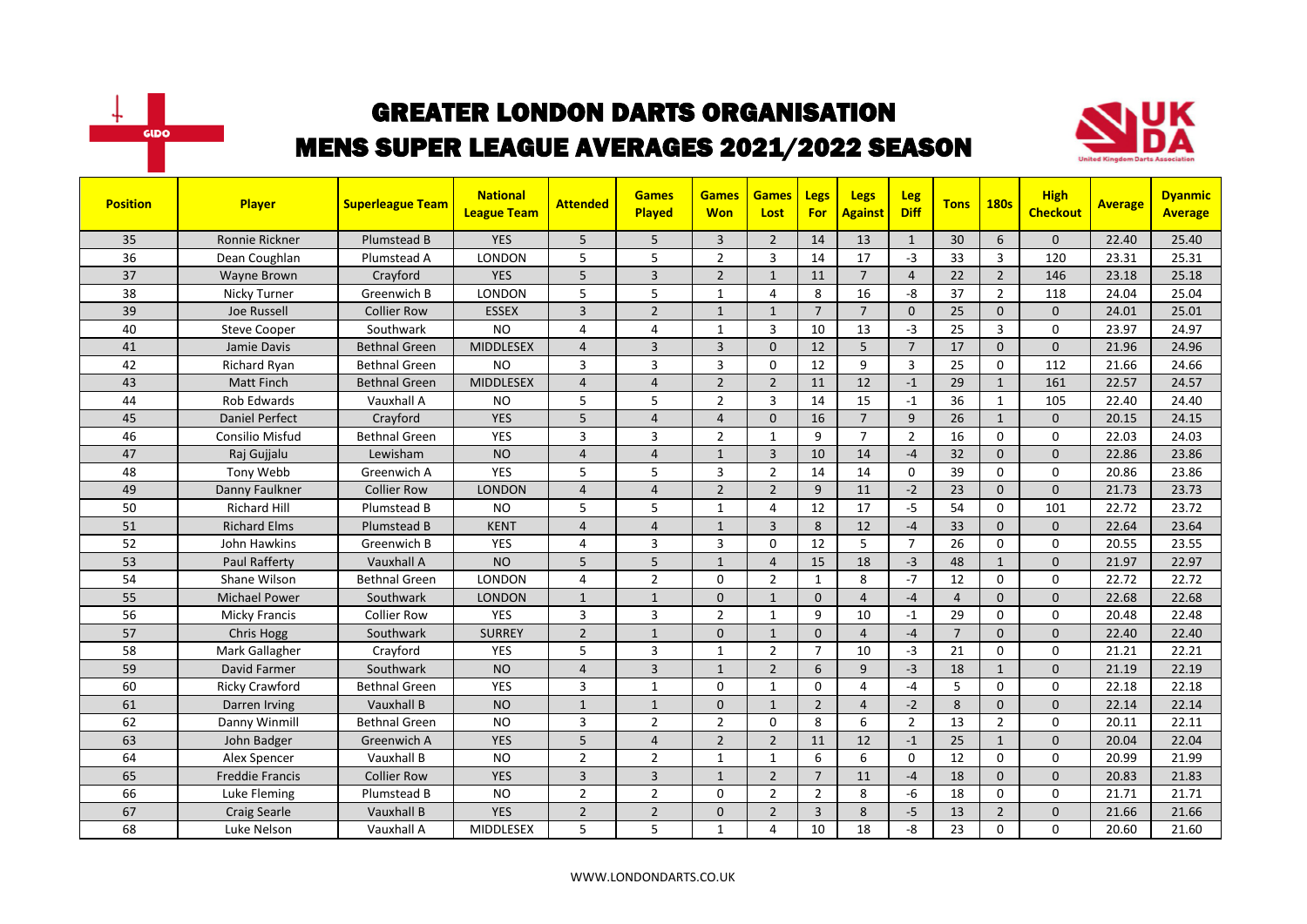



| <b>Position</b> | <b>Player</b>          | <b>Superleague Team</b> | <b>National</b><br><b>League Team</b> | <b>Attended</b> | <b>Games</b><br>Played | <b>Games</b><br><b>Won</b> | <b>Games</b><br>Lost | Legs<br><b>For</b> | <b>Legs</b><br><b>Against</b> | <b>Leg</b><br><b>Diff</b> | <b>Tons</b>    | <b>180s</b>    | <b>High</b><br><b>Checkout</b> | <b>Average</b> | <b>Dyanmic</b><br><b>Average</b> |
|-----------------|------------------------|-------------------------|---------------------------------------|-----------------|------------------------|----------------------------|----------------------|--------------------|-------------------------------|---------------------------|----------------|----------------|--------------------------------|----------------|----------------------------------|
| 69              | <b>Geoff Newbury</b>   | Vauxhall A              | <b>YES</b>                            | 5               | 5                      | $\mathbf{0}$               | 5                    | $\overline{7}$     | 20                            | $-13$                     | 32             | $\mathbf{1}$   | 112                            | 21.55          | 21.55                            |
| 70              | James Stephenson       | Southwark               | <b>NO</b>                             | $\mathbf{1}$    | $\mathbf{1}$           | 0                          | 1                    | $\mathbf{1}$       | $\overline{4}$                | $-3$                      | $\overline{2}$ | $\mathbf{1}$   | 0                              | 21.40          | 21.40                            |
| 71              | Mark Ward              | <b>Plumstead B</b>      | <b>NO</b>                             | $\mathbf{1}$    | $\mathbf{1}$           | $\Omega$                   | $\mathbf{1}$         | $\mathbf{1}$       | $\overline{4}$                | $-3$                      | 5              | $\Omega$       | $\mathbf{0}$                   | 21.23          | 21.23                            |
| 72              | <b>Brendan Gillen</b>  | Greenwich A             | YES                                   | 5               | 5                      | $\overline{2}$             | 3                    | 10                 | 14                            | $-4$                      | 30             | 0              | 0                              | 19.22          | 21.22                            |
| 73              | George Cox             | Crayford                | <b>YES</b>                            | 5               | $\overline{3}$         | $\mathbf{1}$               | $\overline{2}$       | 9                  | 8                             | $\mathbf{1}$              | 20             | $\Omega$       | 102                            | 20.21          | 21.21                            |
| 74              | Mark Foster            | Crayford                | <b>YES</b>                            | 5               | $\overline{4}$         | $\mathbf{1}$               | 3                    | 8                  | 14                            | $-6$                      | 33             | $\mathbf 0$    | 154                            | 20.20          | 21.20                            |
| 75              | Sam Packer             | Southwark               | <b>YES</b>                            | $\mathbf{1}$    | $\mathbf{1}$           | $\mathbf{1}$               | $\Omega$             | $\overline{4}$     | $\overline{2}$                | $\overline{2}$            | 5              | $\Omega$       | $\mathbf{0}$                   | 20.12          | 21.12                            |
| 76              | Craig Watkins          | Plumstead B             | <b>KENT</b>                           | $\overline{2}$  | $\overline{2}$         | 0                          | $\overline{2}$       | $\overline{3}$     | 8                             | $-5$                      | 10             | $\mathbf{1}$   | 0                              | 21.04          | 21.04                            |
| 77              | Robert Magwood         | Vauxhall B              | <b>NO</b>                             | $\mathbf{1}$    | $\mathbf{1}$           | $\mathbf{0}$               | $\mathbf{1}$         | $\mathbf{0}$       | $\overline{4}$                | $-4$                      | $\overline{3}$ | $\mathbf{0}$   | $\mathbf{0}$                   | 20.89          | 20.89                            |
| 78              | <b>Andrew Culling</b>  | Greenwich A             | YES                                   | 4               | $\overline{4}$         | 1                          | 3                    | 8                  | 12                            | $-4$                      | 16             | 0              | 0                              | 19.81          | 20.81                            |
| 79              | <b>Steve Harold</b>    | <b>Collier Row</b>      | <b>YES</b>                            | $\overline{4}$  | $\overline{4}$         | $\mathbf{0}$               | $\overline{4}$       | 6                  | 16                            | $-10$                     | 28             | $\mathbf{1}$   | $\mathbf{0}$                   | 20.69          | 20.69                            |
| 80              | <b>Ashley Scott</b>    | Southwark               | <b>YES</b>                            | $\mathbf{1}$    | $\overline{1}$         | $\Omega$                   | $\mathbf{1}$         | $\mathbf{1}$       | $\overline{4}$                | $-3$                      | $\overline{3}$ | $\Omega$       | 0                              | 20.55          | 20.55                            |
| 81              | <b>Richard Innes</b>   | Plumstead B             | <b>NO</b>                             | $\overline{3}$  | $\overline{3}$         | $\Omega$                   | $\overline{3}$       | $\overline{5}$     | 12                            | $-7$                      | 18             | $\Omega$       | $\Omega$                       | 20.53          | 20.53                            |
| 82              | <b>Tony Hamit</b>      | <b>Bethnal Green</b>    | <b>LONDON</b>                         | 3               | $\overline{3}$         | $\mathbf{1}$               | $\overline{2}$       | 5                  | 10                            | $-5$                      | 11             | $\mathbf{1}$   | 0                              | 19.42          | 20.42                            |
| 83              | David Lee              | Southwark               | <b>YES</b>                            | $\overline{3}$  | $\overline{3}$         | $\mathbf{0}$               | $\overline{3}$       | $\overline{3}$     | 12                            | $-9$                      | 9              | $\mathbf{1}$   | 0                              | 20.38          | 20.38                            |
| 84              | Gregg Deruyter         | Vauxhall B              | <b>YES</b>                            | 4               | $\overline{4}$         | $\overline{2}$             | $\overline{2}$       | 8                  | 14                            | $-6$                      | 16             | $\mathbf 0$    | 0                              | 18.27          | 20.27                            |
| 85              | <b>Alex Fried</b>      | Lewisham                | <b>NO</b>                             | $\overline{4}$  | $\overline{a}$         | $\Omega$                   | $\overline{4}$       | $\overline{2}$     | 16                            | $-14$                     | 10             | $\mathbf{0}$   | $\overline{0}$                 | 19.90          | 19.90                            |
| 86              | <b>Ernest Hodgson</b>  | <b>Collier Row</b>      | <b>NO</b>                             | $\overline{2}$  | 1                      | 0                          | 1                    | $\Omega$           | 4                             | $-4$                      | 4              | $\Omega$       | $\Omega$                       | 19.79          | 19.79                            |
| 87              | Paul Hart              | Vauxhall B              | <b>YES</b>                            | $\overline{3}$  | $\overline{3}$         | $\Omega$                   | $\overline{3}$       | $\overline{2}$     | 12                            | $-10$                     | 13             | $\mathbf 0$    | 114                            | 19.65          | 19.65                            |
| 88              | Michael Owens          | Crayford                | <b>WILTSHIRE</b>                      | 5               | $\overline{2}$         | $\mathbf{1}$               | $\mathbf{1}$         | $\overline{7}$     | $\overline{7}$                | $\mathbf 0$               | 11             | $\mathbf{1}$   | 0                              | 18.56          | 19.56                            |
| 89              | Earl Grant             | Lewisham                | <b>NO</b>                             | $\overline{4}$  | $\overline{4}$         | $\mathbf{0}$               | $\overline{4}$       | $\overline{3}$     | 16                            | $-13$                     | 17             | $\mathbf{1}$   | $\mathbf{0}$                   | 19.53          | 19.53                            |
| 90              | Shaun Lovett           | <b>Collier Row</b>      | <b>YES</b>                            | 4               | 4                      | 0                          | 4                    | 4                  | 16                            | $-12$                     | 13             | $\mathbf 0$    | 0                              | 19.45          | 19.45                            |
| 91              | Jamie Loader           | Southwark               | <b>YES</b>                            | $\overline{2}$  | $\overline{2}$         | $\mathbf{0}$               | $\overline{2}$       | $\mathbf{1}$       | 8                             | $-7$                      | $\overline{7}$ | $\mathbf{0}$   | $\mathbf{0}$                   | 19.08          | 19.08                            |
| 92              | Andrew Kennedy         | Plumstead B             | <b>YES</b>                            | 3               | 3                      | 0                          | 3                    | 4                  | 12                            | -8                        | 11             | $\Omega$       | 0                              | 19.02          | 19.02                            |
| 93              | <b>Henry Baptiste</b>  | Vauxhall B              | <b>NO</b>                             | $\overline{4}$  | $\overline{4}$         | $\Omega$                   | $\overline{4}$       | $\overline{2}$     | 16                            | $-14$                     | 15             | $\mathbf{1}$   | $\Omega$                       | 18.39          | 18.39                            |
| 94              | <b>Scott Mulgrew</b>   | Greenwich A             | <b>YES</b>                            | $\mathbf{1}$    | 1                      | 0                          | 1                    | $\overline{2}$     | 4                             | $-2$                      | 5              | $\mathbf 0$    | 0                              | 18.28          | 18.28                            |
| 95              | <b>Gary Holt</b>       | Greenwich A             | <b>YES</b>                            | $\overline{4}$  | $\overline{4}$         | $\mathbf{0}$               | $\overline{4}$       | 9                  | 16                            | $-7$                      | 24             | $\mathbf{0}$   | $\mathbf{0}$                   | 18.22          | 18.22                            |
| 96              | Geroge Elvy            | Vauxhall B              | <b>YES</b>                            | 4               | 4                      | 0                          | $\overline{4}$       | 6                  | 16                            | $-10$                     | 14             | $\overline{2}$ | 0                              | 18.18          | 18.18                            |
| 97              | <b>Reece Pauling</b>   | <b>Plumstead B</b>      | <b>KENT</b>                           | $\mathbf{1}$    | $\mathbf{1}$           | $\mathbf{0}$               | $\mathbf{1}$         | $\mathbf{0}$       | $\overline{4}$                | $-4$                      | 3              | $\mathbf{0}$   | $\mathbf{0}$                   | 17.84          | 17.84                            |
| 98              | <b>Chris Watts</b>     | Southwark               | <b>NO</b>                             | $\mathbf{1}$    | $\mathbf{1}$           | $\mathbf{1}$               | $\mathbf{0}$         | 4                  | $\overline{2}$                | $\overline{2}$            | 5              | $\mathbf{1}$   | 0                              | 16.79          | 17.79                            |
| 99              | Jozsef Varga           | Vauxhall B              | <b>NO</b>                             | $\overline{2}$  | $\overline{2}$         | $\mathbf{1}$               | $\mathbf{1}$         | $\overline{7}$     | 6                             | $\mathbf{1}$              | 10             | $\mathbf{0}$   | 101                            | 16.78          | 17.78                            |
| 100             | <b>Curtis Donnelly</b> | Greenwich A             | <b>YES</b>                            | 4               | 3                      | 0                          | 3                    | 6                  | 12                            | $-6$                      | 12             | $\mathbf{1}$   | 0                              | 16.90          | 16.90                            |
| 101             | Sean Sullivan          | Vauxhall B              | <b>NO</b>                             | $\mathbf{1}$    | $\mathbf{1}$           | $\Omega$                   | $\mathbf{1}$         | $\Omega$           | $\Delta$                      | $-4$                      | 5              | $\Omega$       | $\mathbf{0}$                   | 16.13          | 16.13                            |
| 102             | Paul Butler            | Southwark               | <b>NO</b>                             | 4               | $\overline{2}$         | $\Omega$                   | $\overline{2}$       | $\mathbf{1}$       | 8                             | $-7$                      | 3              | $\Omega$       | 0                              | 13.83          | 13.83                            |